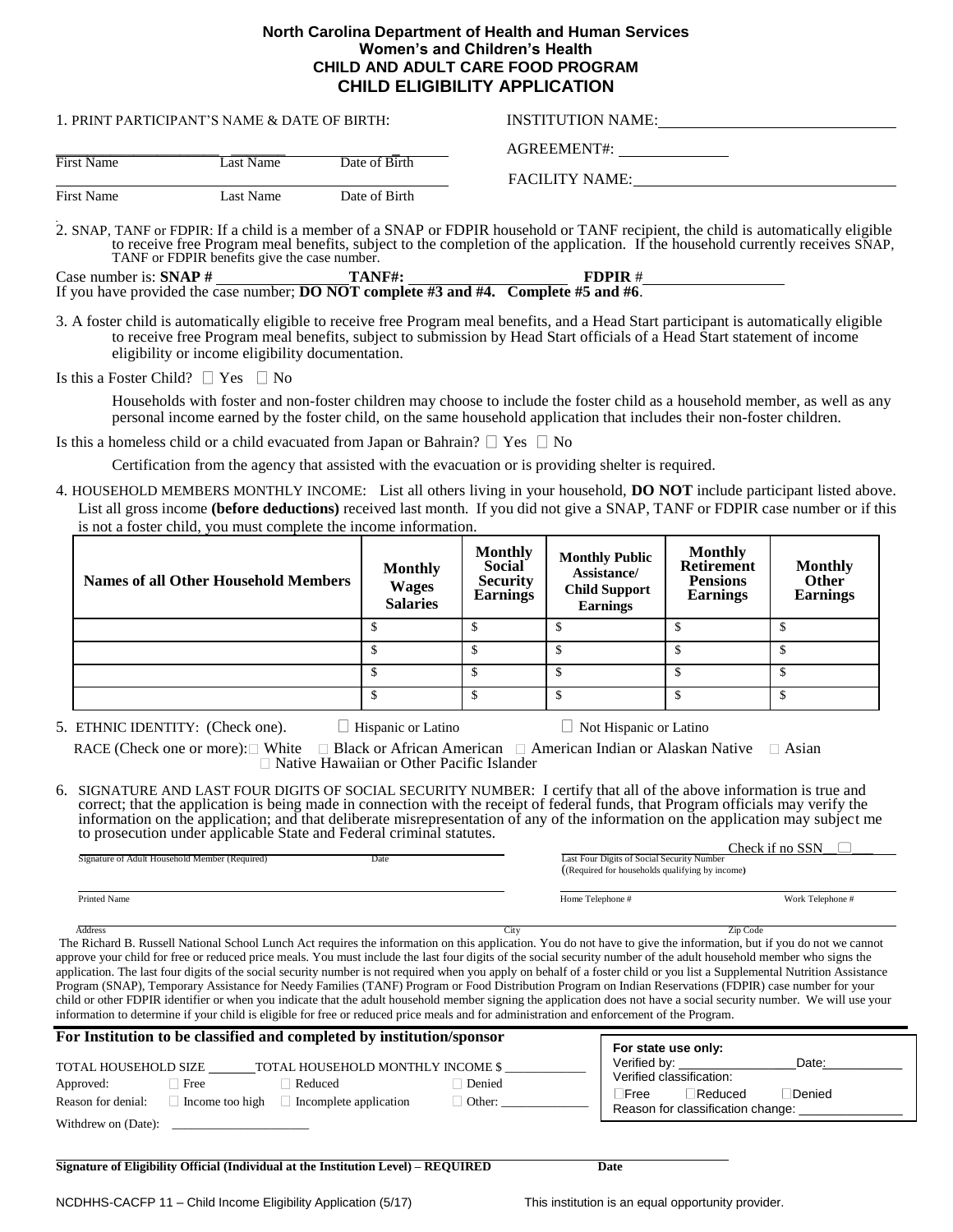Please complete the Child and Adult Care Food Program Eligibility Applications using the instructions below. Sign the certification statement and return it to your child care center.

#### **PART 1-PARTICIPANT'S INFORMATION: Complete this part.**

Print the name(s) of the child enrolled in the center.

#### **PART 2**-**HOUSEHOLD GETTING SNAP, TANF, OR FDPIR BENEFITS: Complete this PART and PART 6.**

- (1) List your current SNAP, TANF, or FDPIR case identification number.
- (2) An adult household member must sign the certification statement in PART 6.

#### **PART 3-FOSTER or HOMELESS CHILD (Including children evacuated from Japan and Bahrain)**

- (1) Indicate if child is a Foster Child or is homeless. Households with foster and non-foster children may choose to include the foster child as a household member, as well as any personal income earned by the foster child, on the same household application that includes their non-foster children. Additionally, when a host family applies for free and reduced price meals for their own children, the host family may include the homeless family as household members if the host family provides financial support to the homeless family. In such cases, the host family must also include any income received by the homeless family.
- (2) An Adult household Member must sign the certification statement in PART 6.

## **PART 4- HOUSEHOLD INCOME: Complete this PART and PART 6**

- (1) List the names of household members.
- (2) Write the amount of income (the amount before taxes or anything else is taken out), the frequency of income (i.e. weekly, every two weeks, twice a month, or monthly) received **last month** for each household member and where it came from, such as earnings, public assistance, pensions and other income (refer to examples below for types of income to report). If any amount last month was less than usual, write the person's usual income.
- (3) An adult household member must sign this income eligibility statement and give the last four digits of his/her social security number in PART 6.

### **PART 5-RACIAL/ETHNIC IDENTITY: Complete the Ethnic/Racial identity question.**

## **PART 6-SIGNATURE AND LAST FOUR DIGITS OF SOCIAL SECURITY NUMBER: All households complete this PART.**

- (1) All eligibility applications must have this signature of an adult household member;
- (2) The adult household member who signs the certification statement must include the last four digits of his/her social security number. If he/she does not have a social security number, write "none". If you listed a SNAP, TANF, or FDIR number a social security number is not needed.

| <b>INCOME TO REPORT</b>                                                                                                                                                                                                                                                                                              |                                                                                                                                                                                                                                                                                                                                                               |                                                                                                                                                                                                                                                                     |  |  |
|----------------------------------------------------------------------------------------------------------------------------------------------------------------------------------------------------------------------------------------------------------------------------------------------------------------------|---------------------------------------------------------------------------------------------------------------------------------------------------------------------------------------------------------------------------------------------------------------------------------------------------------------------------------------------------------------|---------------------------------------------------------------------------------------------------------------------------------------------------------------------------------------------------------------------------------------------------------------------|--|--|
| Earnings from Employment                                                                                                                                                                                                                                                                                             | Pensions/Retirement/Social Security                                                                                                                                                                                                                                                                                                                           | Other Income                                                                                                                                                                                                                                                        |  |  |
| Wage/salaries/tips<br>Strike benefits<br>Unemployment compensation<br>$\bullet$<br>Net income from self-owned<br>business or farm<br>Worker's compensation<br>٠<br>Public Assistance/Child Support/Alimony<br>Public assistance payments<br>$\bullet$<br><b>TANF</b> payments<br>٠<br>Alimony/Child support payments | Pensions<br>٠<br>Supplemental security income<br>Retirement income<br>$\bullet$<br>Veteran's payments<br>Social Security<br><b>Military Households</b><br>All cash income, including<br>$\bullet$<br>military housing/uniform<br>allowances. Does not include<br>"in-kind" benefits NOT paid in<br>cash (base housing, clothing,<br>food, medical care, etc.) | Disability benefits<br>Cash withdrawn from savings<br>Interest/dividends<br>Income from estates/trusts/<br>investments<br>Regular contributions from<br>persons not living in the<br>household<br>Net royalties/annuities/ net rental<br>income<br>Any other income |  |  |

.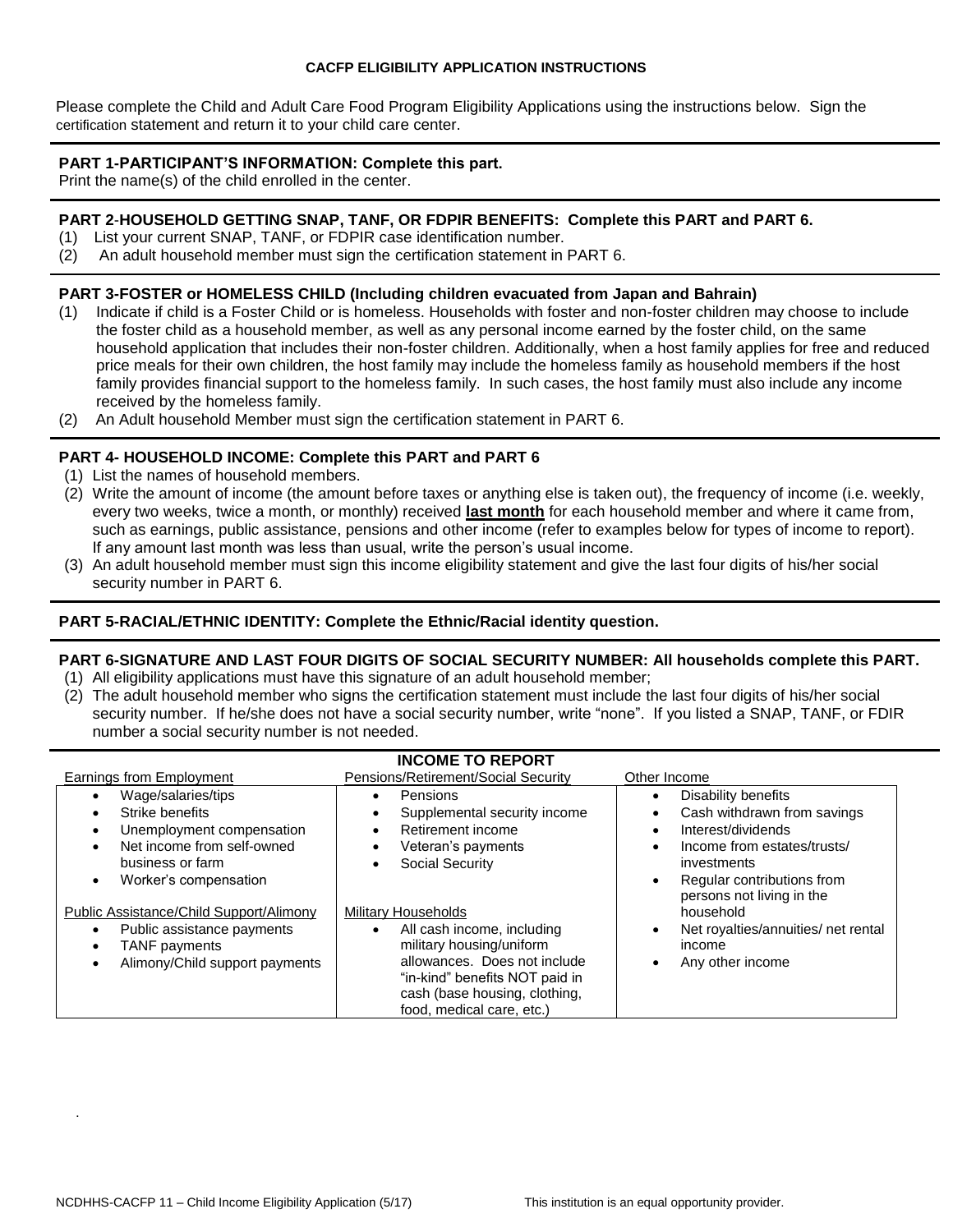### **PARENT GUARDIAN/HOUSEHOLD LETTER FOR NON-PRICING INSTITUTIONS CHILD AND ADULT CARE FOOD PROGRAM**

#### **Dear Parent or Guardian,**

Please help us comply with the federal requirement mandating the annual submission of program Income Eligibility Application (CAC 11). This application will be used only for eligibility determination, placed in our files and treated as confidential information. In order for participants and the day care center to be considered eligible for program benefits, an adult household member must complete the program Income Eligibility Application (IEA) for each participant enrolled in the center as soon as possible, sign, date and return it to the day care center. Completion of the application is not mandatory unless you wish to be considered for eligibility as a free or reduced price participant.

If you currently receive SNAP, Temporary Aid to Needy Families (TANF) or Food Distribution Program on Indian Reservations (FDPIR), you are not required to list household income. You may give your SNAP, TANF or FDPIR case number, sign, date and return the application. If a child is a member of a SNAP or FDPIR household or is a TANF recipient, the child is automatically eligible to receive free program meal benefits, subject to completion of the application.

You should also note that if you have a foster child the day care center is eligible for program benefits for the foster child regardless of the income of your household. Households with foster and non-foster children may choose to include the foster child as a household member, as well as any personal income earned by the foster child, on the same household application that includes their non-foster children. Please contact the institution for further instructions.

You should list the name of everyone who lives in your household, including all children, parents, grandparents and other relatives. The Department of Agriculture defines a household as a group of related or unrelated individuals (not residents of an institution or boarding house) who are living as one economic unit (i.e. sharing living expenses).

The income which you report **must** be the total gross income, before deductions, received by all members of your household last month (i.e. wages, public assistance, TANF or retirement, etc,). Military benefits received in cash, such as housing allowance for military households living off base and food or clothing allowance **must** be considered as income. If you have a household member whose last month's income was higher or lower than usual, list that person's expected average monthly income.

| <b>HOUSEHOLD SIZE</b>                     | <b>YEARLY</b> | <b>MONTHLY</b> | <b>TWICE PER</b><br><b>MONTH</b> | <b>EVERY TWO</b><br><b>WEEKS</b> | <b>WEEKLY</b> |
|-------------------------------------------|---------------|----------------|----------------------------------|----------------------------------|---------------|
|                                           | \$22,3118     | \$1,860        | \$930                            | \$859                            | \$430         |
| 2                                         | \$30,044      | \$2,504        | \$1,252                          | \$1,156                          | \$578         |
| 3                                         | \$37,777      | \$3,149        | \$1,575                          | \$1,453                          | \$727         |
| 4                                         | \$45,510      | \$3,793        | \$1,897                          | \$1,751                          | \$876         |
| 5                                         | \$53,243      | \$4,437        | \$2,219                          | \$2,048                          | \$1,024       |
| 6                                         | \$60,976      | \$5,082        | \$2,541                          | \$2,346                          | \$1,173       |
| 7                                         | \$68,709      | \$5,726        | \$2,863                          | \$2,6434                         | \$1,322       |
| 8                                         | \$76,442      | \$6,371        | \$3,186                          | \$2,941                          | \$1,471       |
| For each additional family<br>member add: | \$7,733       | \$645          | \$323                            | \$298                            | \$149         |

## **REDUCED GUIDELINES EFFECTIVE JULY 1, 2017 - JUNE 30, 2018\***

\*Households with income less than or equal to these levels are eligible for free or reduced price meals.

You may submit a program Income Eligibility Application any time during the fiscal year. Participants having family members who become unemployed are eligible for free or reduced-price meals during the period of unemployment, provided that the loss of income causes the family's income during the period of unemployment to be within the eligibility standards for those meals.

In accordance with Federal civil rights law and U.S. Department of Agriculture (USDA) civil rights regulations and policies, the USDA, this institution is prohibited from discriminating based on race, color, national origin, sex, age, disability and reprisal or retaliation for prior civil rights activity. Persons with disabilities who require alternative means of communication for program information (e.g. Braille, large print, audiotape, American Sign Language, etc.), should contact the Agency (State or local) where they applied for benefits. Individuals who are deaf, hard of hearing or have speech disabilities may contact USDA through the Federal Relay Service at (800) 877-8339. Additionally, program information may be made available in languages other than English. To file a program complaint of discrimination, complete the USDA Program Discrimination Complaint Form, (AD-3027) found online at:

[http://www.ascr.usda.gov/complaint\\_filing\\_cust.html,](http://www.ascr.usda.gov/complaint_filing_cust.html) and at any USDA office, or write a letter addressed to USDA and provide in the letter all of the information requested in the form. To request a copy of the complaint form, call (866) 632- 9992. Submit your completed form or letter to U.S. Department of Agriculture, Office of the Assistant Secretary for Civil Rights, 1400 Independence Avenue, SW, Washington, D.C. 20250-9410 by fax (202) 690-7442 or email [program.intake@usda.gov.](mailto:program.intake@usda.gov) This institution is an equal opportunity provider.